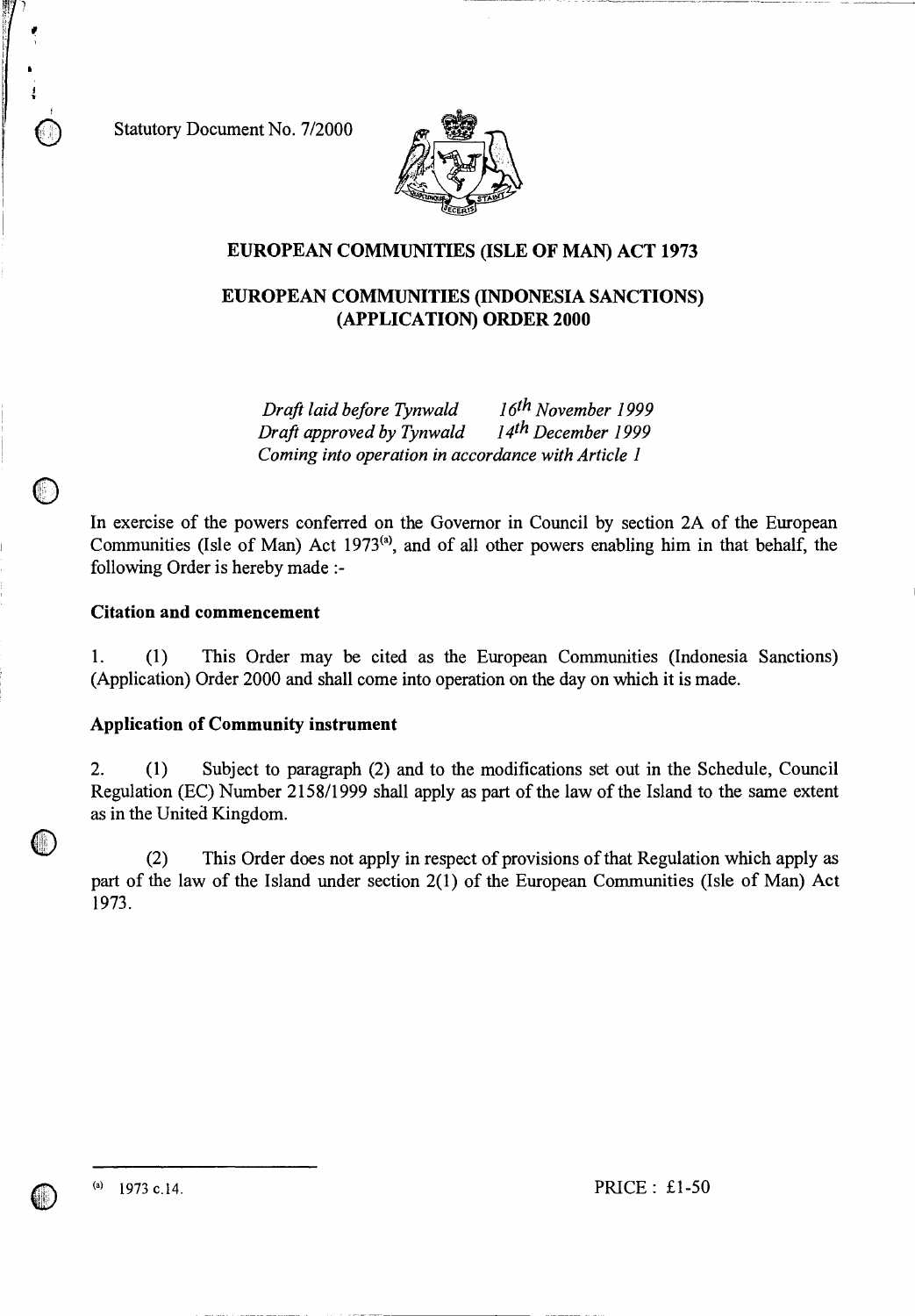Article 2

## **SCHEDULE**

### LIST OF MODIFICATIONS TO THE APPLIED INSTRUMENT

# **Council Regulation (EC) No 2158/1999 of 11 October 1999 concerning a ban on the supply to Indonesia of equipment which might be used for internal repression or terrorism.**

- 1. Throughout the instrument, references to "Member State", "Member States", "the Community" and "the territory of the Community" shall be construed as including the Isle of Man.
- 2. Omit Articles 4 and 6.
- 3. In Annex II, the reference to the United Kingdom shall be construed as including the Isle of Man. (1)

Made this  $5^{12}$  day of  $\sqrt{a}$  and  $a$  2000 Kissack Chief Secretary

> **EXPLANATORY NOTE**  *(This is not part of the Order)*

This Order applies provisions of European Community Council Regulation No 2158/1999 to the Island as part of the law of the Island. The Regulation deals with the imposition of restrictions on the supply of equipment which might be used for internal repression or terrorism to Indonesia. A copy of the Regulation is included as an Annex but does not form part of the Order.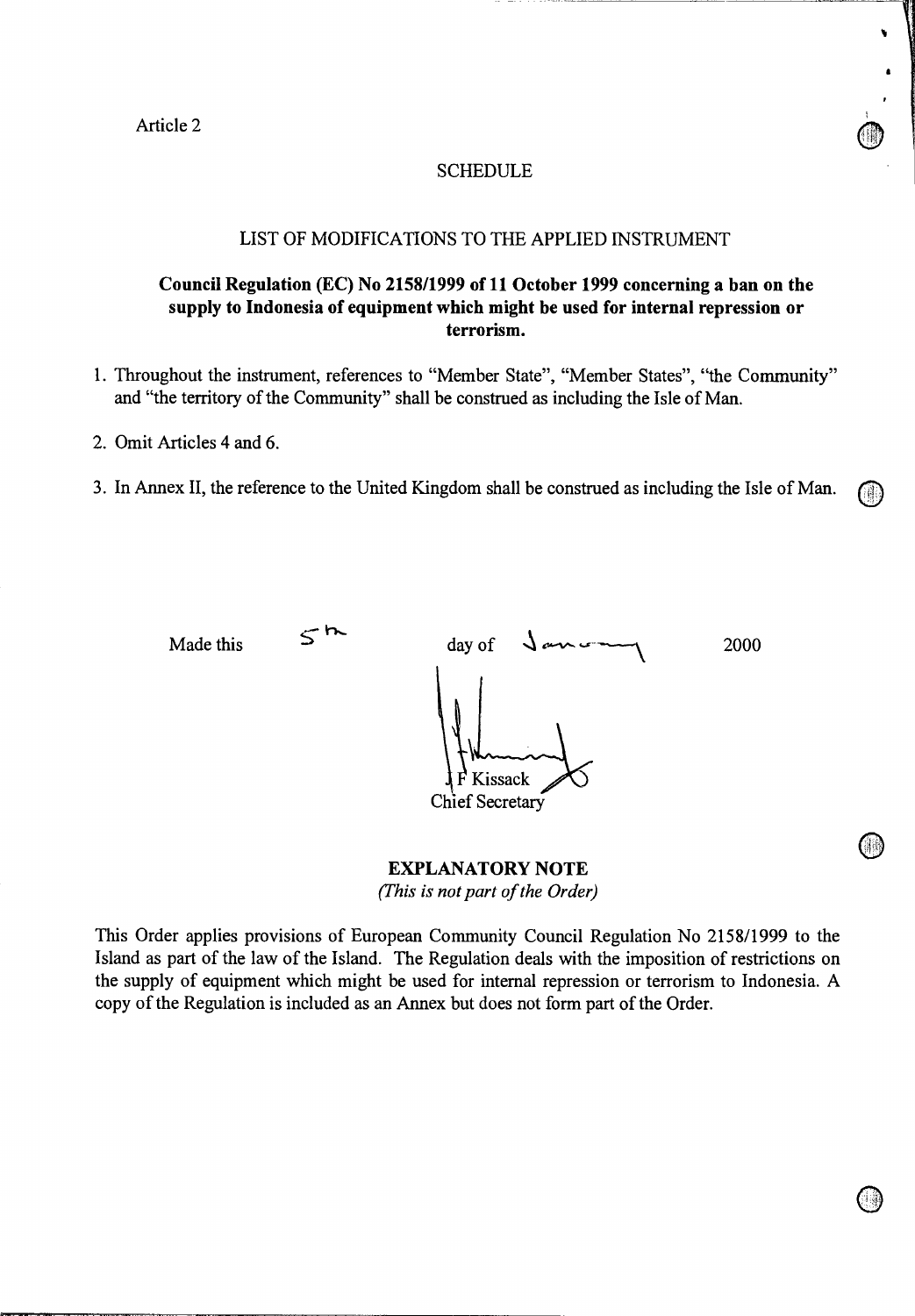# **Annex**

# **COUNCIL REGULATION (EC) No 2158/1999 of 11 October 1999 concerning a ban on the supply to Indonesia of equipment which might be used for internal repression or terrorism**

## THE COUNCIL OF THE EUROPEAN UNION,

Having regard to the Treaty establishing the European Community, and in particular Article 301 thereof,

Having regard to Council Common Position 1999/624/CFSP of 16 September 1999, concerning restrictive measures against the Republic of Indonesia,

Having regard to the proposal from the Commission,

Whereas:

 $\mathbf{r}$ 

- (1) Common Position 1999/624/CFSP, in view of the current situation in East Timor where serious violations of human rights and international humanitarian law are taking place, provides for a ban on the supply to Indonesia of equipment which might be used for internal repression or terrorism;
- (2) That measure falls within the scope of the Treaty establishing the European Community;
- (3) Therefore, and with a view to avoiding distortion of competition, Community legislation is necessary for the implementation of that measure as far as the territory of the Community is concerned; such territory is deemed to encompass, for the purposes of this Regulation, all the territories of the Member States to which the Treaty establishing the European Community is applicable, under the conditions laid down in that Treaty;
- (4) A procedure should be provided to amend, if necessary, the list of equipment which might be used for internal repression or terrorism;
- (5) There is a need for the Commission and the Member States to inform each other of the measures taken under this Regulation and of other relevant information at their disposal in connection with this Regulation, without prejudice to existing obligations with regard to certain items concerned;
- (6) In view of the possibly limited duration of the Regulation, it should be provided that sanctions can be imposed immediately where the provisions of the Regulation are infringed,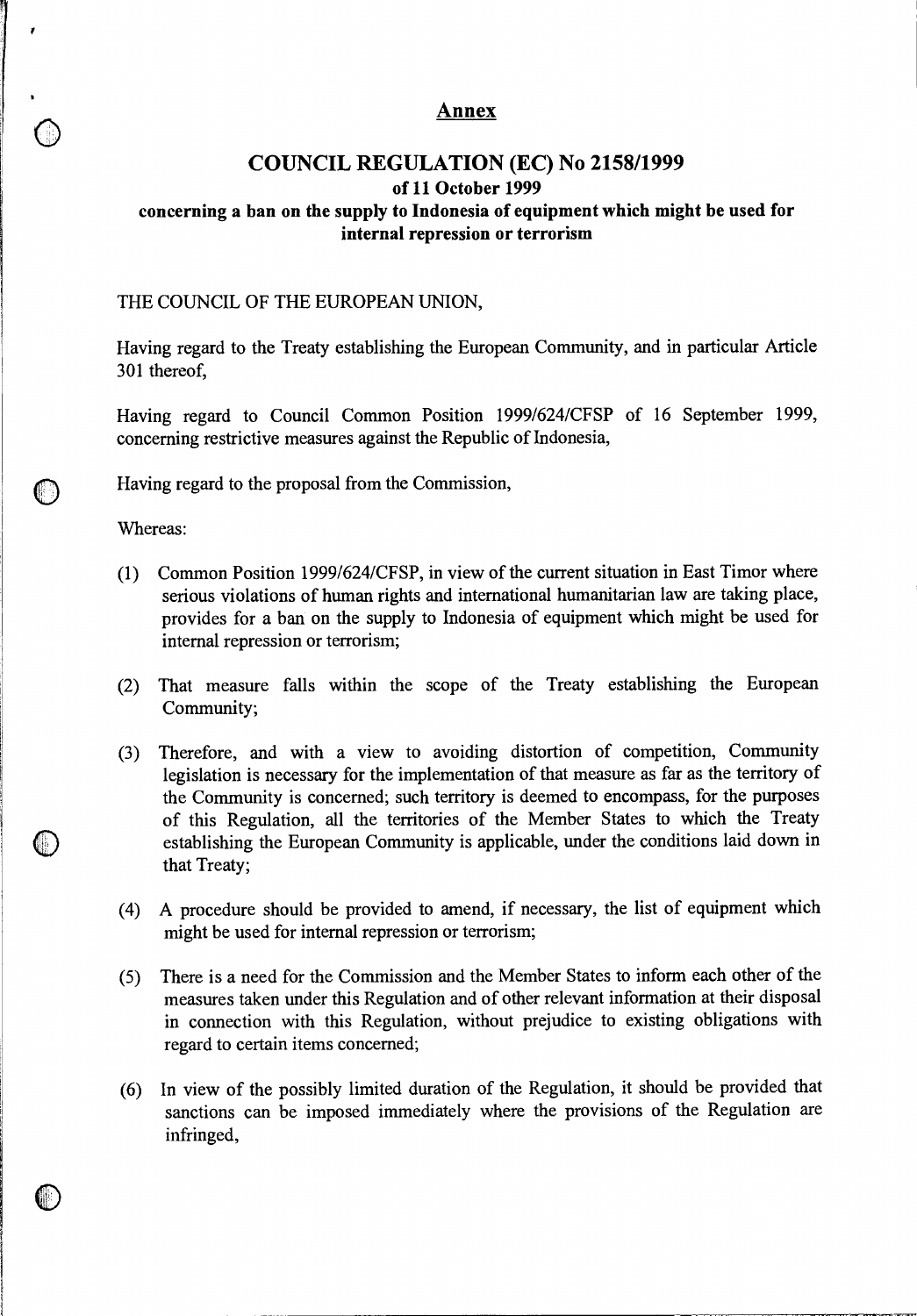# HAS ADOPTED THIS REGULATION:

# *Article 1*

- 1. It shall be prohibited, knowingly and intentionally, to:
- (a) sell, supply, export or ship, directly or indirectly, equipment listed in Annex I, parts A and B, whether or not originating in *the Community (construed as including the Isle of Man),* to any person or body in the Republic of Indonesia or to any person or body for the purpose of any business carried on in; or operated from, the territory of the Republic of Indonesia:
- (b) participate in related activities the object or effect of which is, directly or indirectly, to promote the transactions or activities referred to in subparagraph (a).

2. The *competent authorities of the Member States (construed as including the Isle of Man*), listed in Annex II, may authorise the transactions or activities referred to in paragraph 1, in respect of the items listed in part B of Annex I, when they have obtained conclusive evidence that the end-use of these items is not for internal repression or terrorism:

## *Article 2*

The Council shall adopt by qualified majority amendments to the list set out in Annex 1 on the basis of a proposal from the Commission.

The Annex shall not include items specially designed or modified for military use already subject to the arms embargo established on the basis of Article 1 of Common Position 1999/624/CFSP.

# *Article 3*

Each *Member State (construed as including the Isle of Man)* shall determine the sanctions to be imposed where the provisions of this Regulation are infringed.

Pending the adoption, where necessary, of any legislation to this end, the sanctions to be imposed where the provisions of this Regulation are infringed shall be those determined by the Member States in accordance with Article 4 of Council Regulation (EC) No 926/98 of 27 April 1998 concerning the reduction of certain economic relations with the Federal Republic of Yugoslavia.

*Article 4* 

### **[omitted]**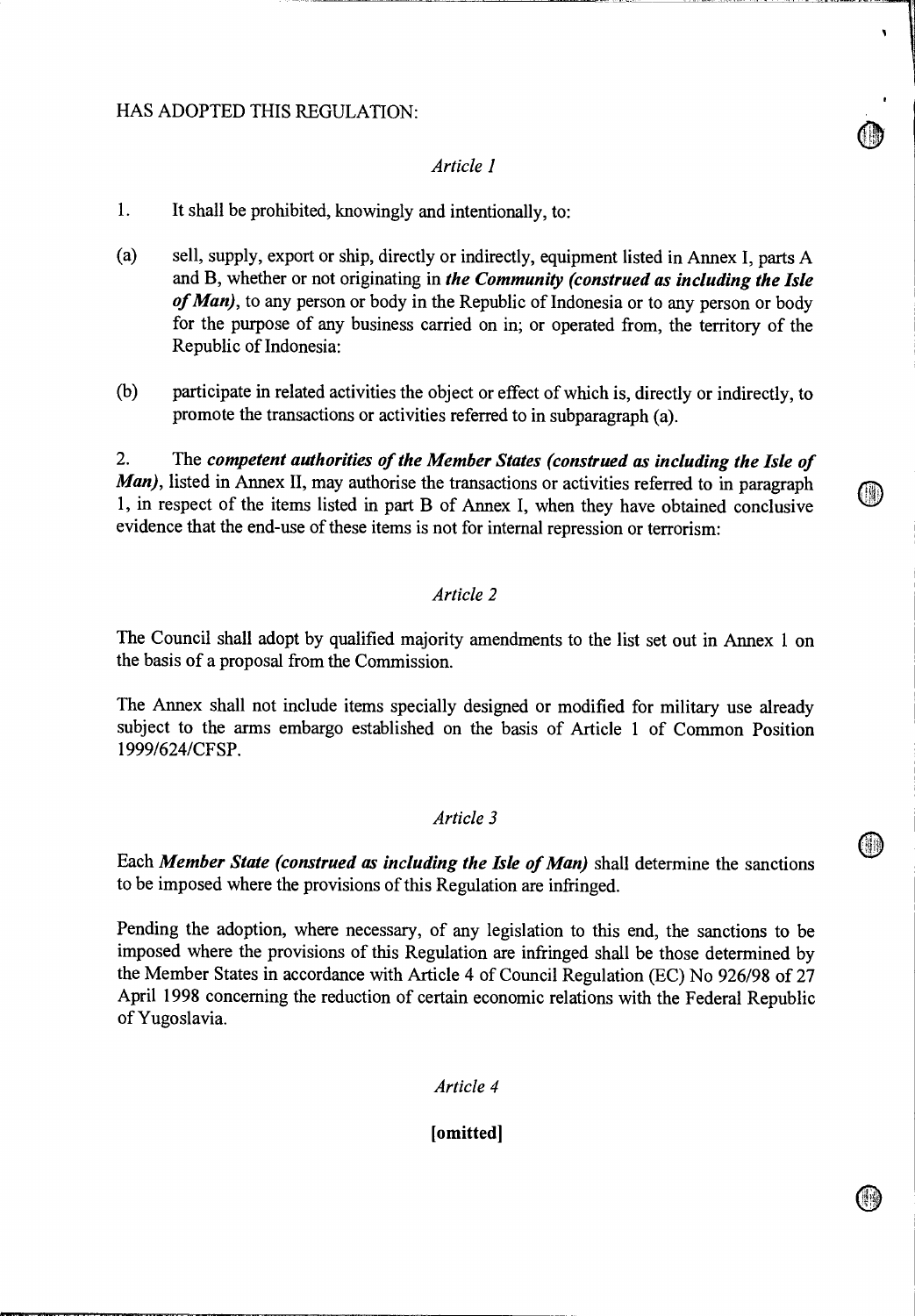*Article 5* 

This Regulation shall apply:

— within the *territory of the Community (construed as including the Isle of Man)*  including its air space,

— on board any aircraft or any vessel under the jurisdiction of a *Member State (construed as including the Isle of Man),* 

— to any person elsewhere who is a national of a *Member State (including the Isle of Man),* and

— to any body which is incorporated or constituted under the law of a *Member State (construed as including the Isle of Man).* 

### *Article 6*

#### **[omitted]**

This Regulation shall be binding in its entirety and directly applicable in all *Member States (construed as including the Isle of Man).* 

Done at Luxembourg, 11 October 1999.

*For the Council The President*  T. HALONEN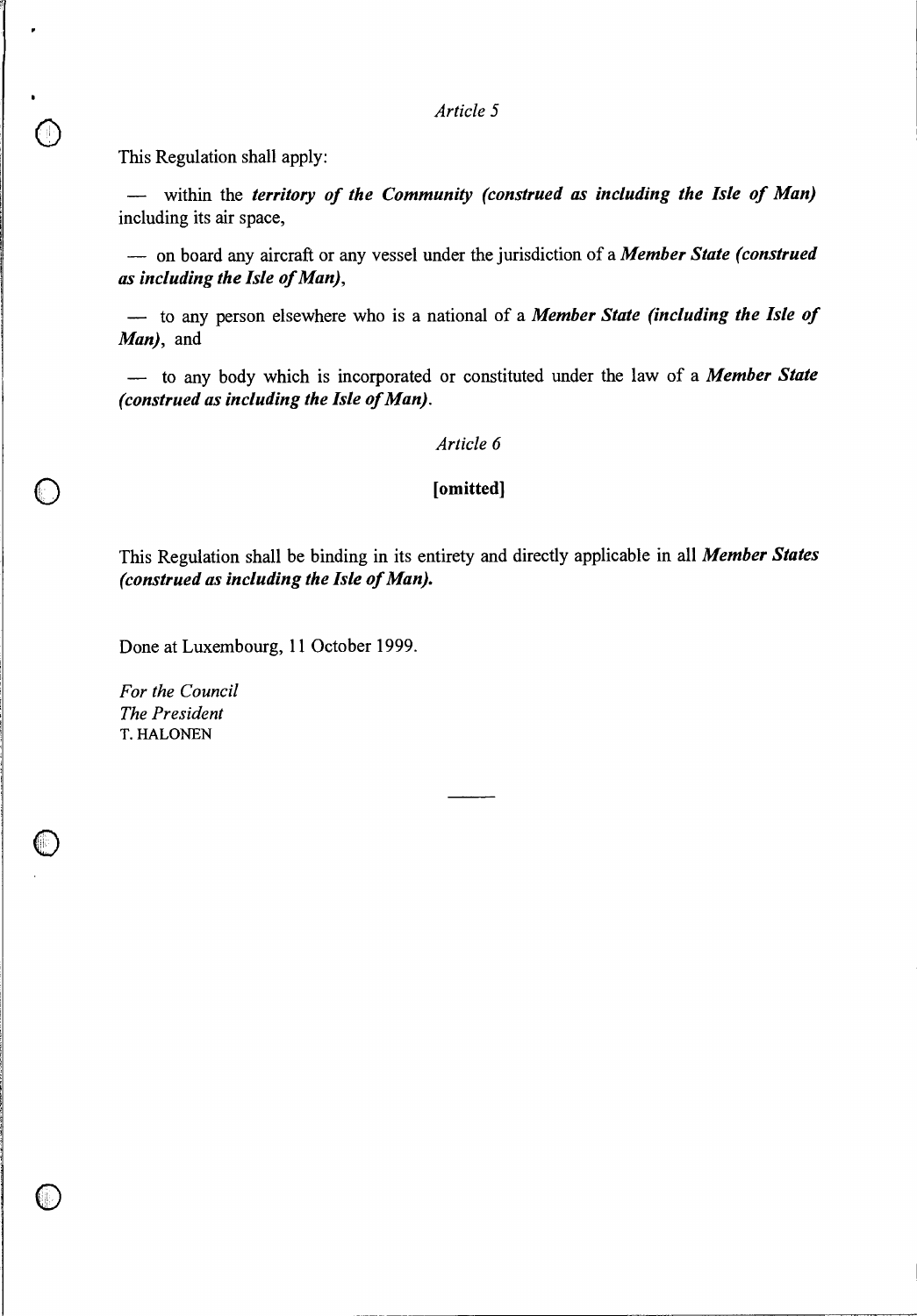# ANNEX I

### **EQUIPMENT FOR INTERNAL REPRESSION OR TERRORISM, ENVISAGED BY ARTICLE 1**

*(The following list does not include items which have been specially designed or modified for military use and are covered by the arms embargo established on the basis of Common Position 1999/624/CFSP)* 

# **PART A**

Helmets providing ballistic protection, anti-riot helmets, anti-riot shields and ballistic shields and specially designed components therefor.

Specially designed fingerprint equipment.

Power controlled searchlights.

Construction equipment provided with ballistic protection.

Hunting knives.

Specially designed production equipment to make shotguns.

Ammunition hand-loading equipment.

Communications intercept devices.

Solid-state optical detectors.

Image-intensifier tubes.

Telescopic weapon sights.

Smooth bore weapons and related ammunition, other than those specially designed for military use, and specially designed components therefor;

*except:* 

l.signal pistols;

2.air or cartridge powered guns designed as industrial tools or humane animal stunners.

Simulators for training in the use of firearms and specially designed or modified components and accessories therefor.

Bombs and grenades, other than those specially designed for military use, and specially designed components therefor.

Body armour, other than those manufactured to military standards or specifications, and specially designed components therefor.

All-wheel-drive utility vehicles capable of off road use that have been manufactured or fitted with ballistic protection, and profiled armour for such vehicles.

Water cannon and specially designed for modified components therefor.

Vehicles equipped with water cannon.

Vehicles specially designed or modified to be electrified to repel boarders and components therefor specially designed or modified for that purpose.

Acoustic devices represented by the manufacturer or supplier as suitable for riot-control purposes, and specially Acoustic devices represented by the manufacturer or supplier as suitable for riot-control purposes, and specially designed components therefor.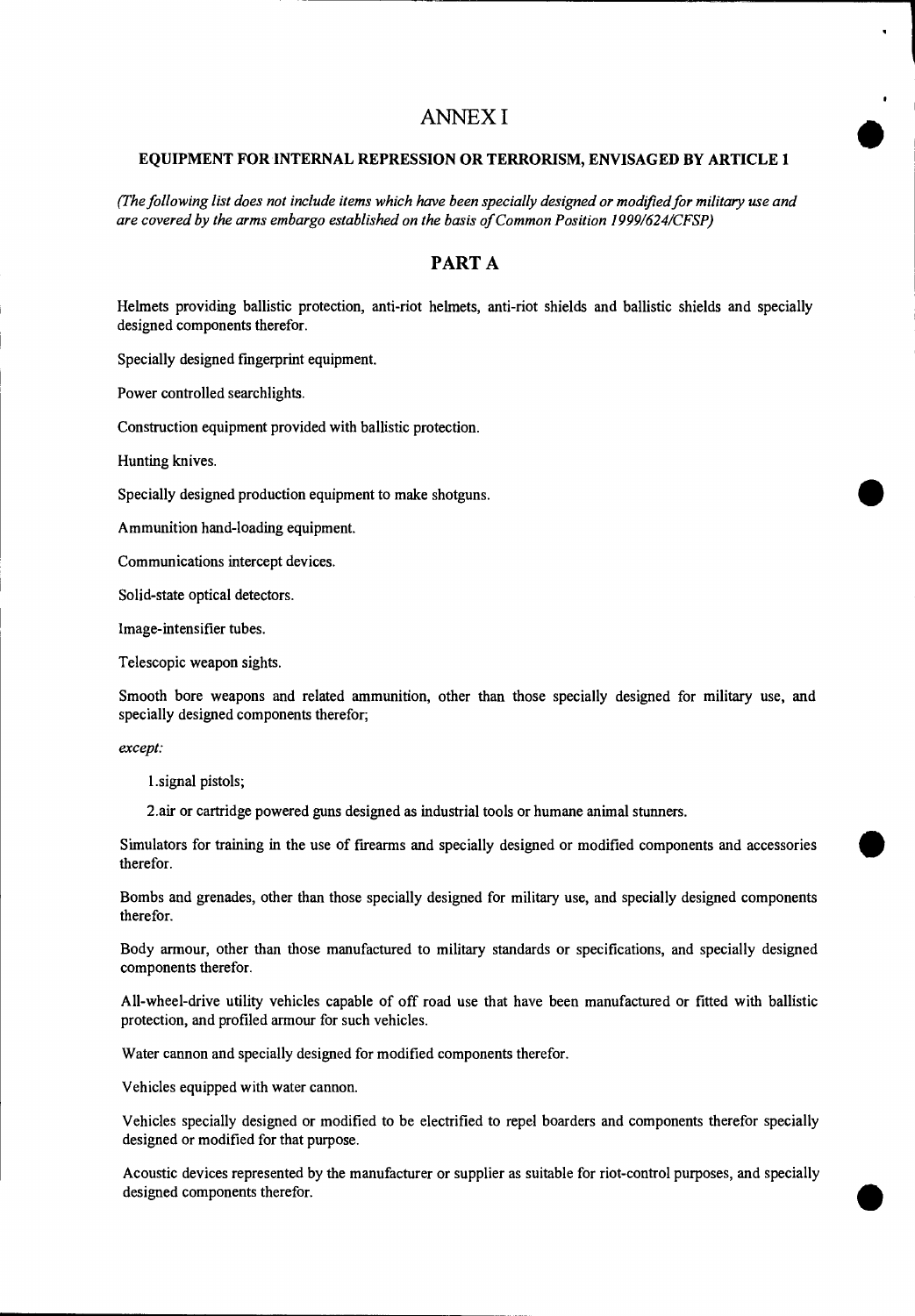Leg-irons, gangchains, shackles and electric-shock belts, specially designed for restraining human beings:

*except:* 

handcuffs for which the maximum overall dimension including chain does not exceed 240 mm when locked.

Portable devices designed or modified for the purpose of riot control or self-protection by the administration of an incapacitating substance (such as tear gas or pepper sprays). and specially designed components therefor.

Portable devices designed or modified for the purpose of riot control or self-protection by the administration of an electric shock (including electric-shock batons, electric shock shields, stun guns and electric shock dart guns (tasers)) and components therefor specially designed or modified for that purpose.

Electronic equipment capable of detecting concealed explosives and specially designed components therefor;

*except:* 

TV or X-rayons inspection equipment.

Electronic jamming equipment specially designed to prevent the detonation by radio remote control of improvised devices and specially designed components therefor.

Equipment and devices specially designed to initiate explosions by electrical or non-electrical means, including firing sets, detonators, igniters, boosters and detonating cord, and specially designed components therefor;

*except:* 

those specially designed for a specific commercial use consisting of the actuation or operation by explosive means of other equipment or devices the function of which is not the creation of explosions (e.g., car air bag inflaters, electric-surge arresters of fire sprinkler actuators).

Equipment and devices designed for explosive ordnance disposal;

*except:* 

- 1. bomb blankets;
- 2. containers designed for holding objects known to be, or suspected of being improvised explosive devices.

Night vision and thermal imaging equipment and image intensifier tubes or solid state sensors therefor.

Software specially designed and technology required for all listed items.

#### **PART B**

Linear cutting explosive charges.

Explosives and related substances as follows:

- amatol,
- nitrocellulose (containing more than 12.5% nitrogen),
- nitroglycol,
- pentaerythritol tetranitrate (PETN),
- picryl chloride,
- trinitrophenylmethylnitramine (tetryl),
- 2, 4, 6-trinitrotoluene (TNT).

Software specially designed and technology required for all listed items.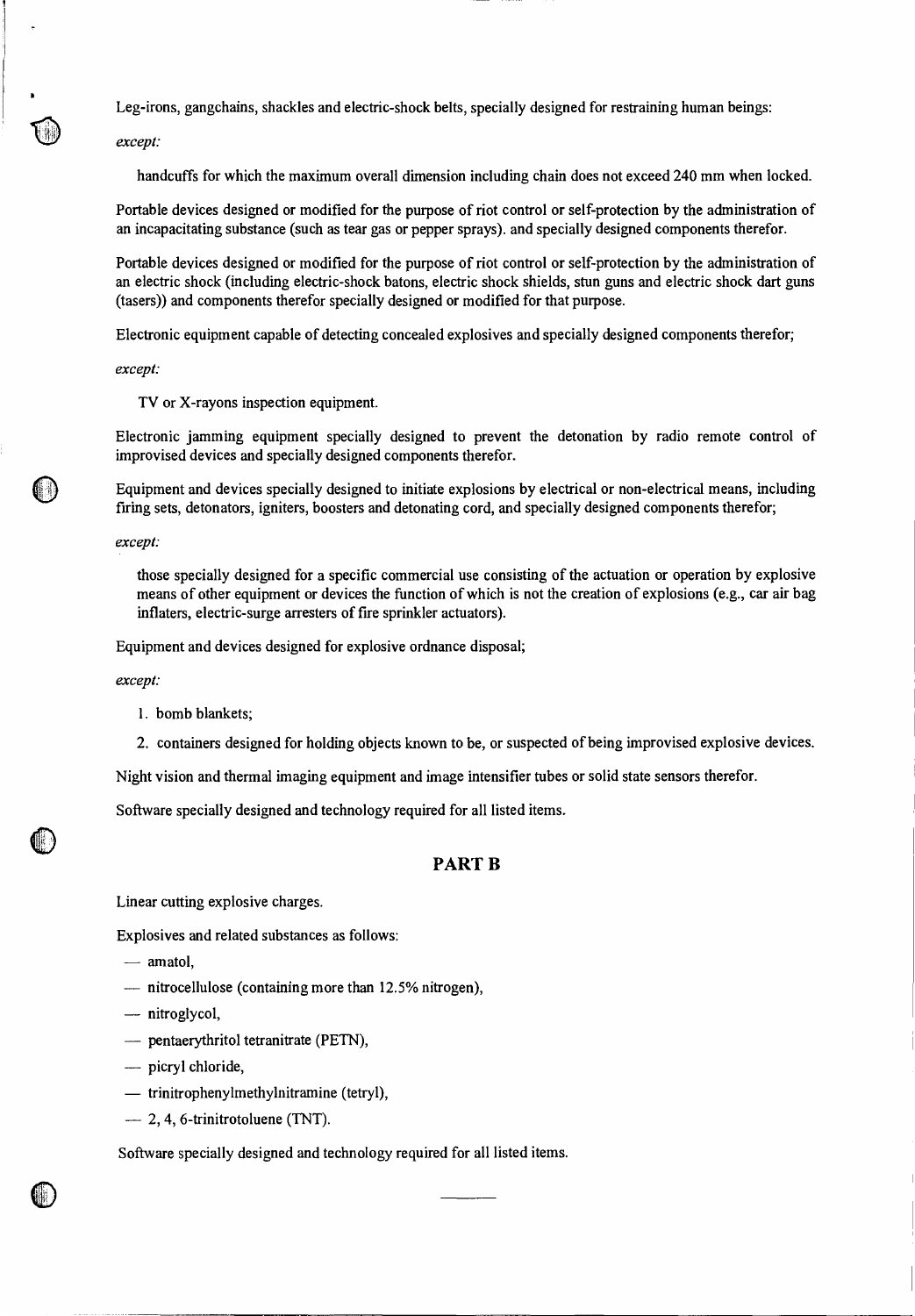# ANNEX II

#### **LIST OF AUTHORITIES REFERRED TO IN ARTICLE 1(2)**

#### BELGIUM

Ministerie van Buitenlandse Zaken, Buitenlandse Handel en Ontwikkelingssamenwerking Directie-generaal van de Buitenlandse Economische en Bilaterale Betrekkingen Dienst Centraal en Oost-Europa (B 13) De heer Filip David Karmelietenstraat 15 B-1000 Brussel

Minstrere des affaires etrangeres. du commerce extericur et de la cooperation au developpement Direction gènérale des relations économiques et bilatérales extérieures Service Europe centrale et orientale (B 13) M. Filip David Rue des Petits Carmes 15 B-1000 Bruxelles Tel. (32-2) 501 81 64 Fax (32-2) 501 88 27

#### DENMARK

Erhvervsfremmestyrelsen Dahlerups Pakhus Langelinie Allé 17 DK-2100 København Ø Tel. (45) 35 46 60 00 Fax (45) 35 46 60 01

#### GERMANY

Bundesausfiuhramt Referat 214, Herr Pietsch Frankfurterstralle 29-35 D-65760 Eschborn Tel. (49-6196) 908 689 Fax (49-6196) 908 412

#### **GREECE**

Ministry of National Economy General Secretariat of International Economic Relations Directorate of External Trade Mrs. Bartzi or Mr. Iglesis 1, Kornarou Street GR-10563 Athens Tel. (30-1) 328 60 51 53 Fax (30-1) 328 60 94, 328 60 59

Mr. George Christofis, Minister Plenipotentiary Sanctions Bureau 1, Vasilissis Sofias, 7th floor GR-106 71 Athens) Tel. (30-1) 368 12 25 **Fax** (30-1) 368 12 34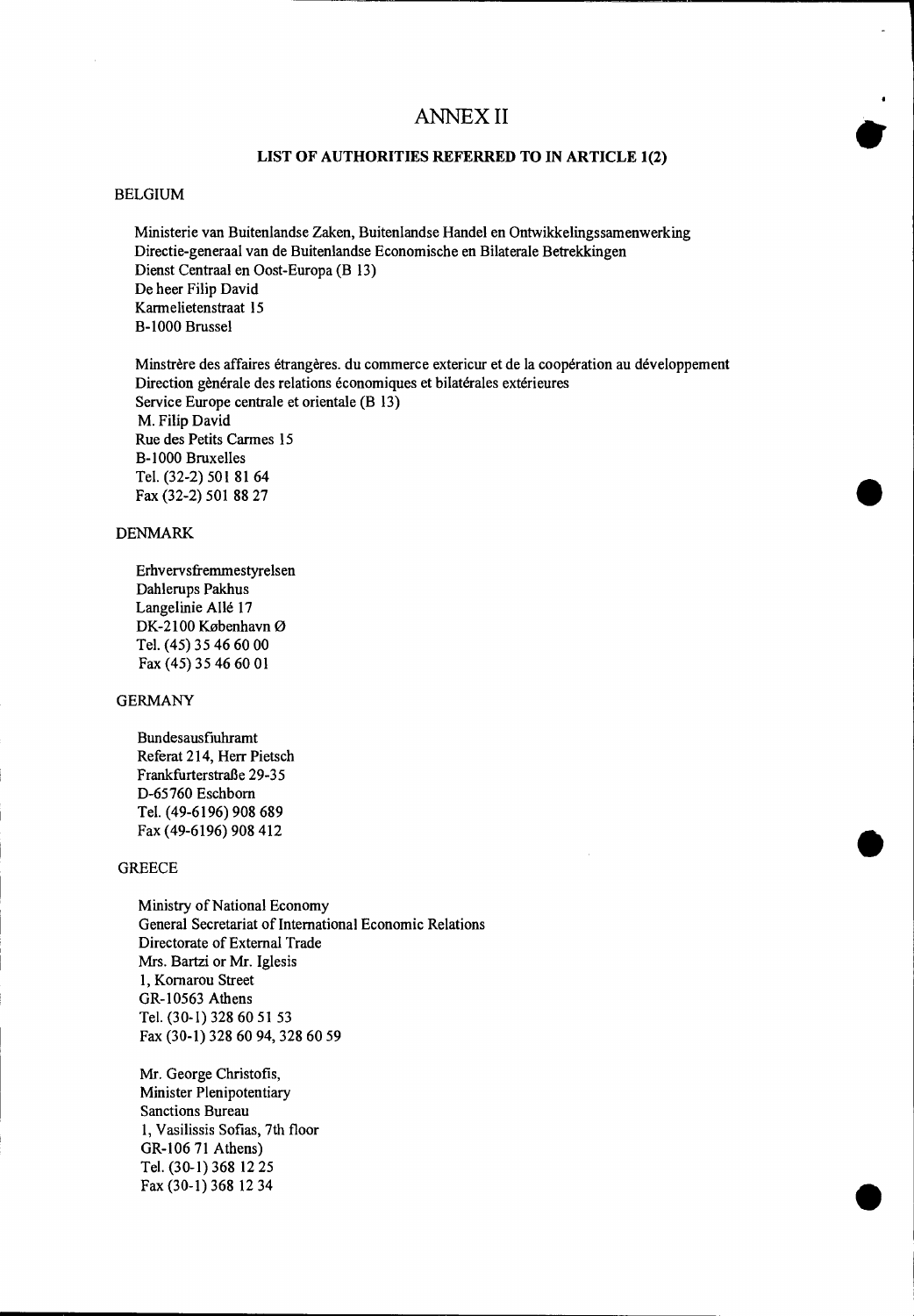SPAIN

Ministerio de Economia y Hacienda Secretaría General de Comercio Exterior Paseo de la Castellana, 162 E-28046 Madrid Tel.: (34-91) 349 38 60 Fax: (34-91) 457 28 63

### FRANCE

Ministère de l'économie, des finances et de l'industrie Direction gérérale des douanes et des droits indirects Bureau E/2 — Cellule Embargo Mlle Diane Foreau 23 *bis,* rue de l'Universite F-75700 Paris Cedex 07 S.P. Tel. (33-1) 44 74 48 93 Fax (33-1) 44 74 48 97

#### IRELAND

Licensing Unit (Mr Michael Greene) Department of Enterprise, Trade and Employment Kildare Street Dublin 2 Ireland Tel. (353-1) 631 24 46 Fax (353-1) 676 61 54 e-mail: greenem@entemp.irlgov.ic

#### ITALY

Ministero del Commercio con l'Estero Gabinetto Viale Boston 25 1-00144 Roma Tel. (39-06) 59 64 75 47 Fax (39-06) 59 64 74 94 e-mail: 1NFO@MincomesIT

#### LUXEMBOURG

Office des Licences M. A. Paulus BP 113 L-2011 I Luxembourg Tel. (352) 478 23 70 Fax (352) 46 61 38 e-mail: andre.paulus@mae.etat.lu

**1 It**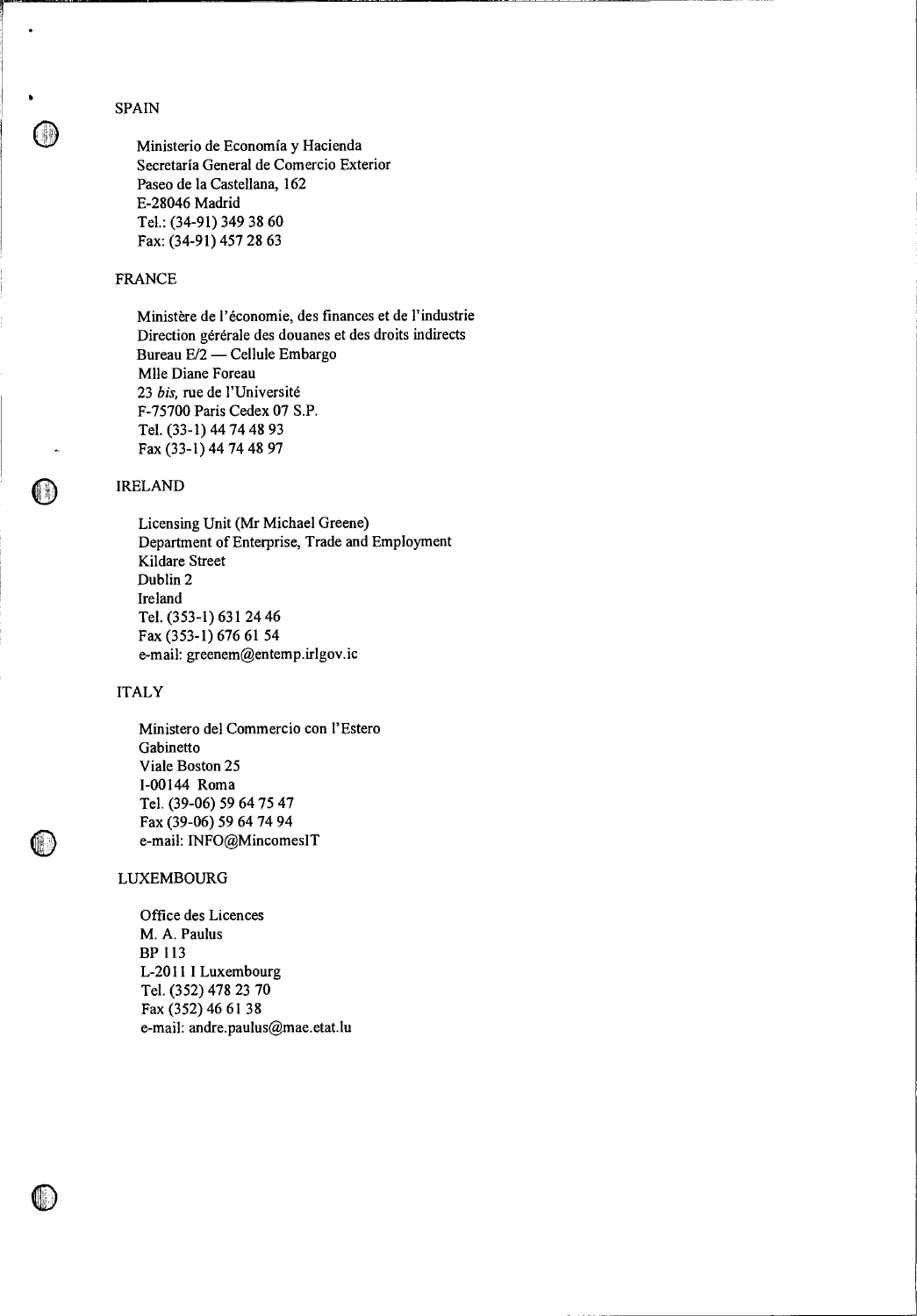#### NETHERLANDS

Ministerie van Economische Zaken Directoraat-generaal van de Buitenlandse Economische Betrekkingen Directie Handelspolitiek en lnvesteringsbeleid Afdeling Exportcontrole en Sanctiebeleid (BEB/DHI/ES) mw. drs. C.M. van Dantzig Postbus 20101 2500 EC Den Haag Nederland Tel. (31-70) 379 63 57/63 80 Fax (31-70) 379 73 92 e-mail: e.m.vandantzig@minez.nl

•

•

•

•

# AUSTRIA

Bundesministerium fur wirtschafltliche Angelegenheiten, Gruppe II.a Landstraßer Hauptstraße 55-57 A-1030 Wien Tel. (43-1) 711 02/361 Fax (43-1) 715 83 47

#### PORTUGAL

Ministério da Economia Direcção-Geral das Relações Económicas Internacionais Alice Rodrigues/Jose Gomes Avenida da República, 79 P-Lisboa Tel.: (351-1) 791 19 43 Fax: (351-1) 796 37 23

#### FINLAND

Ulkoasiainministeriö PL 176 FIN-00161 Helsinki Tel. (358-9) 13 41 55 55 Fax (358-9) 62 98 40

Utrikesministeriet PL 176 FIN-00161 Helsingfors Tel. (358-9)13 41 55 55 Fax (358-9) 62 98 40

### **SWEDEN**

Regeringskansliet Utrikesdepartementet Rattssekretariatet for EU-fragor Fredsgatan 6 S-103 39 Stockholm Tfn (46-8) 405 10 00 Fax (46-8) 723 11 76